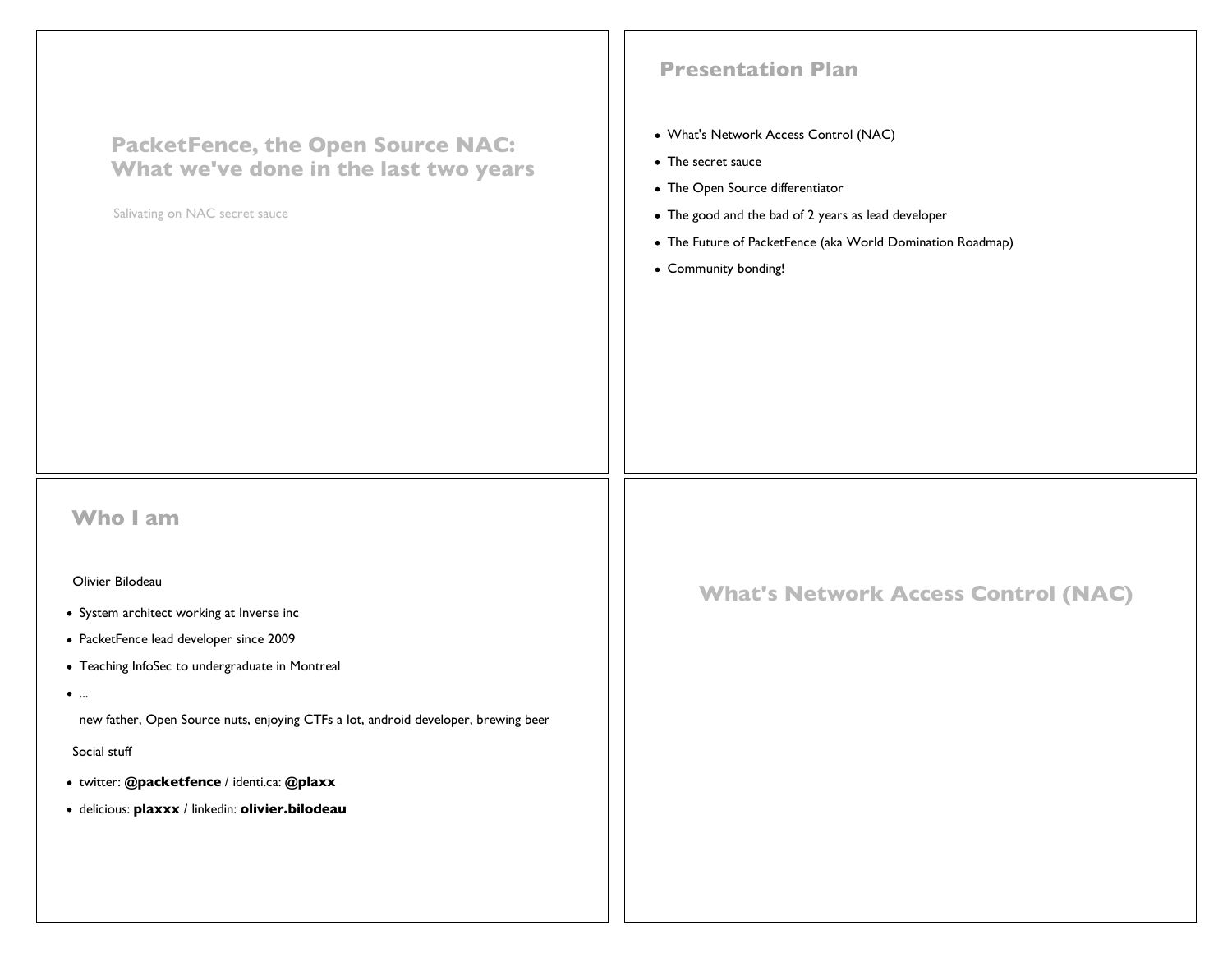| <b>NAC elevator pitch</b><br>NAC: Network Access (or Admission) Control<br>• Authentication<br>Map usernames to IP addresses (or MAC addresses)<br>• Admission<br>Allow, partially allow or deny users or devices<br>• Control<br>Watch for unauthorized stuff<br>• Including: Outdated AV, patch-level, scanning corporate servers, spreading<br>malware,<br>Know who is using your network and making sure they behave |                  |
|--------------------------------------------------------------------------------------------------------------------------------------------------------------------------------------------------------------------------------------------------------------------------------------------------------------------------------------------------------------------------------------------------------------------------|------------------|
| <b>What NAC has become</b><br>• Remediation of users<br>Crush helpdesk costs by giving users their own path to fix their problems<br>• Guest management<br>• Asset/Inventory management<br>• Simplified access layer configuration<br>Reduce network mgmt costs by centralizing decisions on a srv                                                                                                                       | The secret sauce |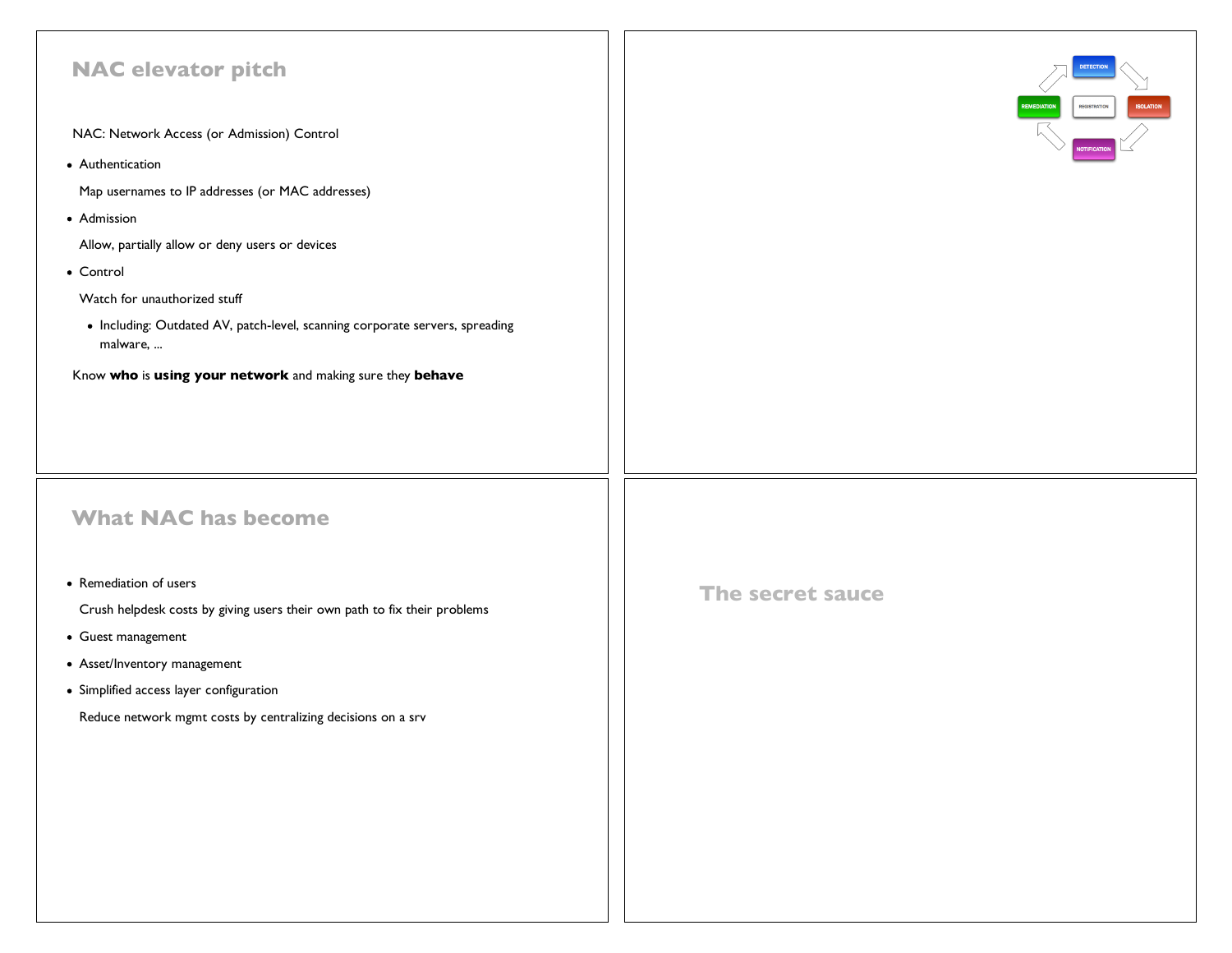| The technology                                                                                                                        | <b>Key design decisions</b>                                                                                 |
|---------------------------------------------------------------------------------------------------------------------------------------|-------------------------------------------------------------------------------------------------------------|
| • Mostly Perl some PHP<br>$\bullet$ Leveraging open source*<br>• Designed with high-availability in mind<br>active-passive clustering | • Out of band*<br>• Edge enforcement*<br>• No Agent<br>• Web-based captive portal<br>• Listen to everything |
| <b>Out of band</b>                                                                                                                    | <b>Edge enforcement: SNMP Traps based</b>                                                                   |
| At first, relying on SNMP Traps*                                                                                                      | • Events on network hardware generates Traps                                                                |
| next slide is about that                                                                                                              | • PacketFence reacts on the traps                                                                           |
| • LinkUp / LinkDown events                                                                                                            | • Uses SNMP to authorize the MAC / change the VLAN<br>or telnet / ssh if the vendor sucks                   |
| • MAC Nofication events<br>• Port-Security (SecurityViolation) events                                                                 | port-sec traps have MACs in them so are best otherwise we need to poll                                      |
| Then RADIUS-based techniques emerged                                                                                                  | port-sec fail last-known state                                                                              |
| • Wireless MAC-Authentication*                                                                                                        |                                                                                                             |
| $\bullet$ Wireless 802.1 $X^*$                                                                                                        |                                                                                                             |
| • followed by Wired MAC-Auth and 802.1X                                                                                               |                                                                                                             |
|                                                                                                                                       |                                                                                                             |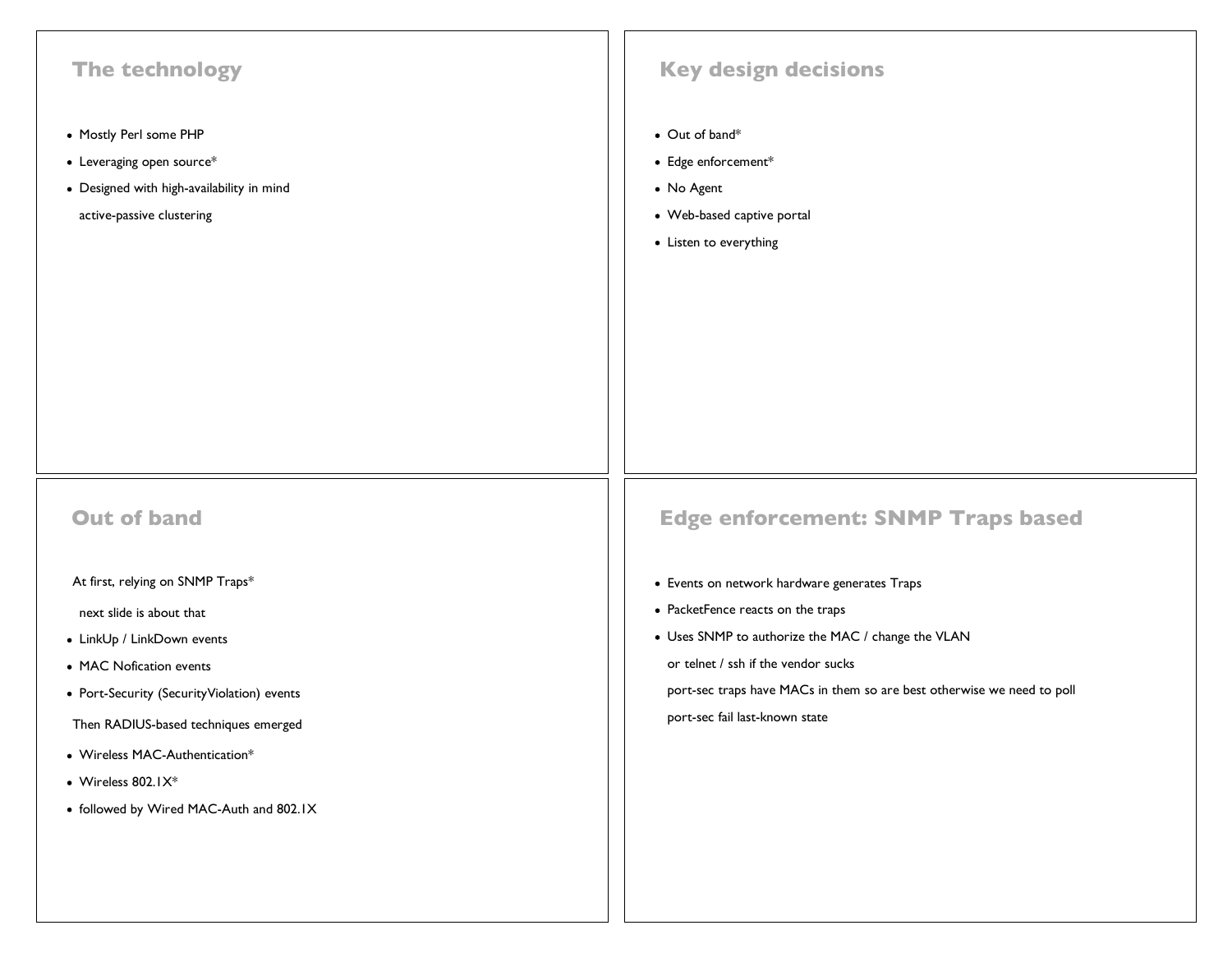### **Protocol Reminders**

#### RADIUS

- key-value based protocol for AAA
- "infrastructure" protocol

### end-to-end encrypted EAP tunnel is established

several EAP flavors things have mostly settled for PEAP/EAP-MsCHAPv2

switch doesn't have to understand EAP

Allows to securely share stuff with client (WPA-Enterprise keys)

### **Protocol Reminders (contd.)**

#### 802.1X

- Extensible Authentication Protocol (EAP) over RADIUS
- Actors
	- Supplicant
		- client side software integrated in Win, Linux, OSX now
	- Authenticator
	- aka NAS
	- Authentication Server

NAS is switch / controller, auth srv: FreeRADIUS on PF Server

explain typical dialog: client speaks to switch/controller with EAPoL (pre-access)

switch turns around and speak RADIUS with server

server reacts and send instructions to switch



### **Protocol Reminders (contd.)**

#### MAC-Authentication

- Simple RADIUS auth with MAC as User-Name
- Concept similar to 802.1X

infra talks with srv, srv sends instructions

• No strong authentication

trust based on MAC seen on the wire

• No end-to-end with client

client doesn't need to "support it"

not sure what came up first but it feels like a backport of 802.1X

RADIUS CoA (RFC3576)

• Server-initiated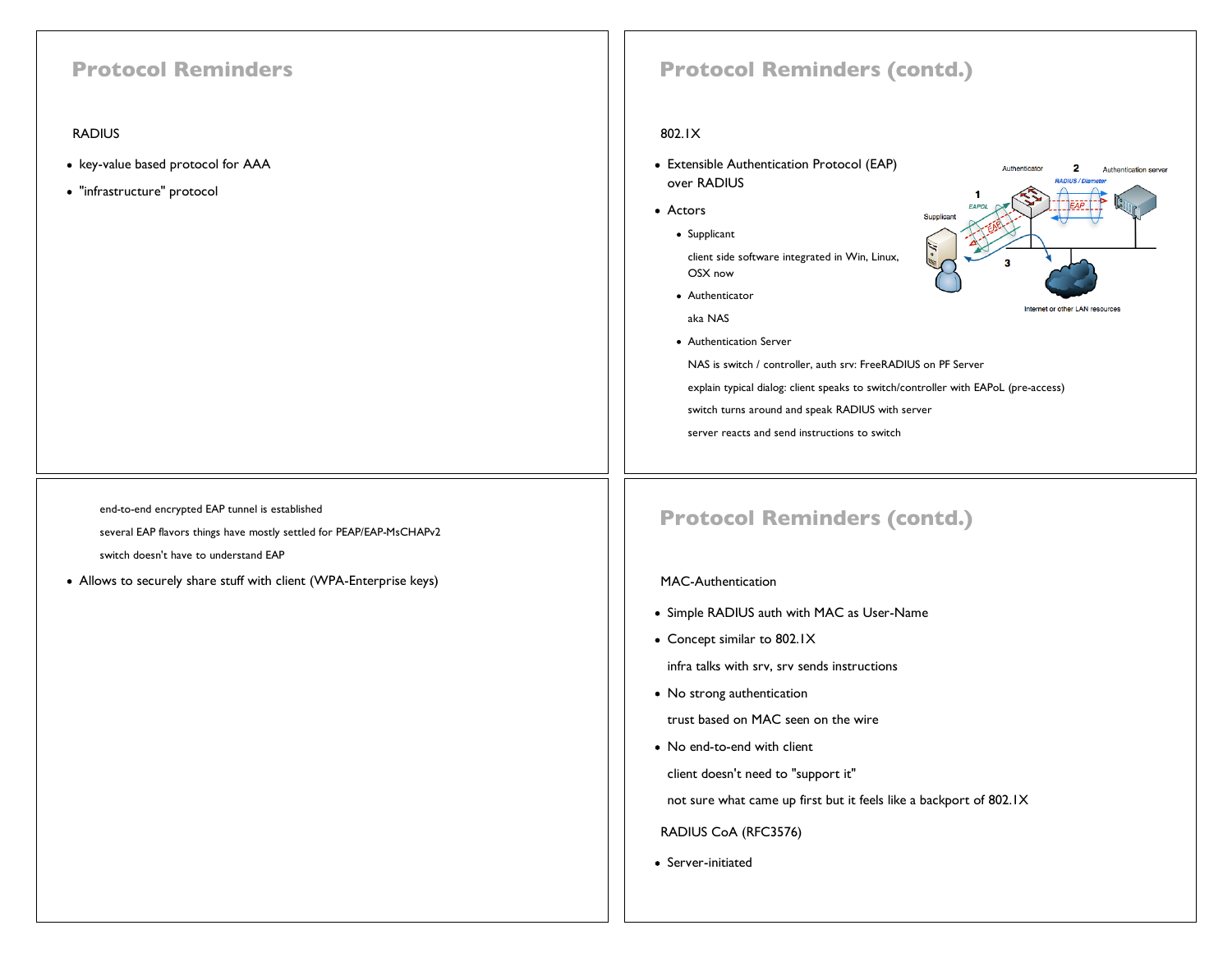# **Edge enforcement: RADIUS based** Access-Accept most request • Return proper VLAN attribute based on client status FreeRADIUS does RADIUS / 802.1X pieces full auth incl. NTLM (AD) trough samba FreeRADIUS perl extension calls a PacketFence Web Server Decision and VLAN returned at this point H-A is critical as RADIUS is now a SPOF **The Captive Portal** It provides Various authentication mechanism (LDAP, AD, RADIUS, Kerberos, Guests, ...) • Redirection to the Internet after authentication Remediation information to users on isolated devices **The Captive Portal (contd.)** In order to reach the captive portal • Provide DHCP IP to MAC (but we do arp also) • DNS Blackhole In Registration / Isolation VLAN we are the DNS Server No matter the request, we return PacketFence's IP

- SSL Redirection
	- Requested URL is re-written to

*http://www.google.com => https://pf.initech.com/captive-portal*

WISPr support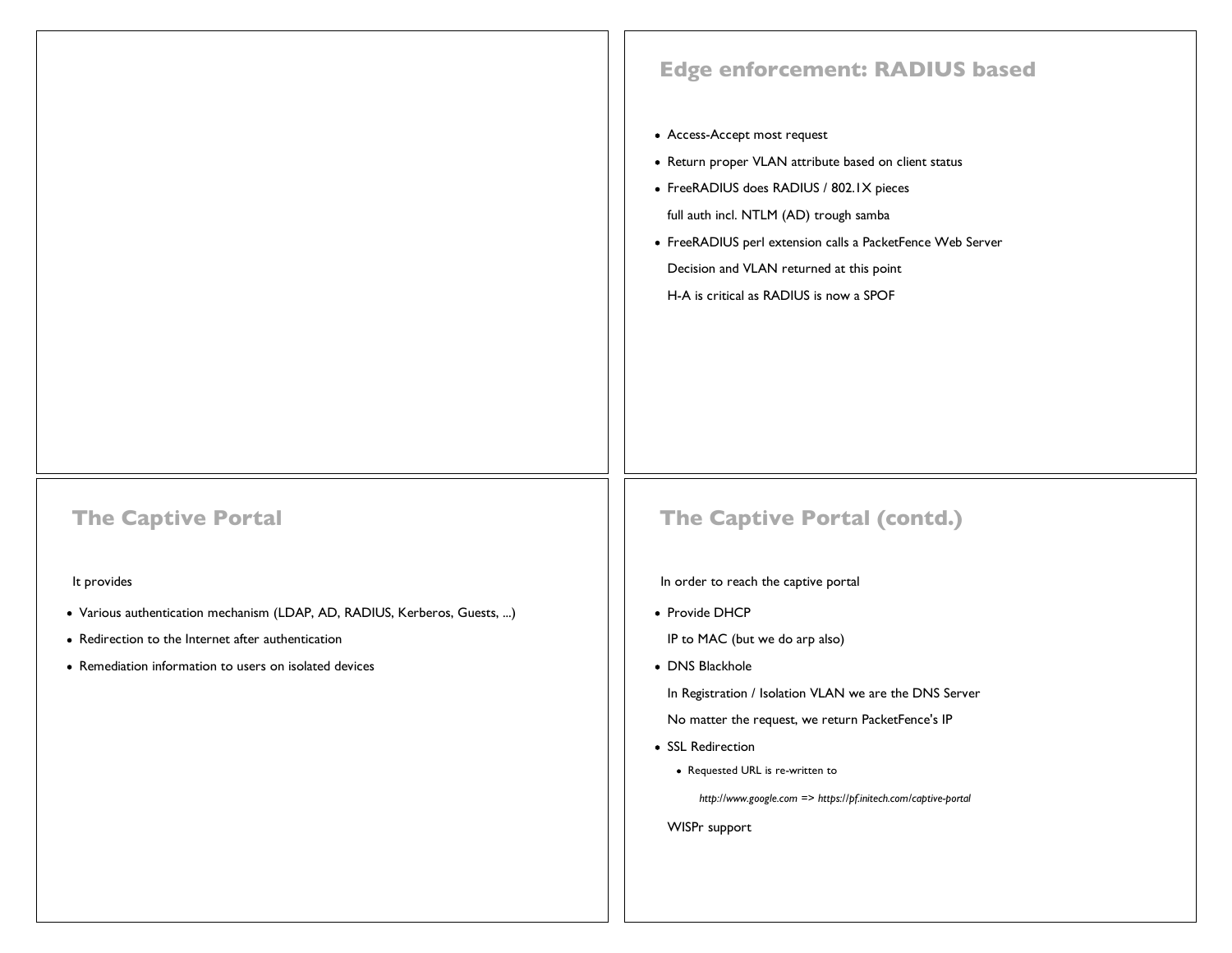| <b>Voice over IP</b>                                                                                                                                                                                                                                                                                                                                                        |                                                                                                                                                                                                                                                                                                                                                                                                                                                                                                                                                                                                                                                                                                                                                                                                                                                                                                                                                                                                                                                                                                   |
|-----------------------------------------------------------------------------------------------------------------------------------------------------------------------------------------------------------------------------------------------------------------------------------------------------------------------------------------------------------------------------|---------------------------------------------------------------------------------------------------------------------------------------------------------------------------------------------------------------------------------------------------------------------------------------------------------------------------------------------------------------------------------------------------------------------------------------------------------------------------------------------------------------------------------------------------------------------------------------------------------------------------------------------------------------------------------------------------------------------------------------------------------------------------------------------------------------------------------------------------------------------------------------------------------------------------------------------------------------------------------------------------------------------------------------------------------------------------------------------------|
| SNMP-based                                                                                                                                                                                                                                                                                                                                                                  |                                                                                                                                                                                                                                                                                                                                                                                                                                                                                                                                                                                                                                                                                                                                                                                                                                                                                                                                                                                                                                                                                                   |
| • Old way: Rely on CDP / Voice VLAN features<br>and allow dynamically learned MAC on Voice VLAN<br>That's right! No secret here, that's weak!<br>• New way: handle them as regular devices<br>RADIUS-based<br>• MAC-Auth<br>• The switch is more important than your device<br>$-802.1X$<br>• Some VSA's to control behavior<br>• Very few support 802.IX<br>Not widespread |                                                                                                                                                                                                                                                                                                                                                                                                                                                                                                                                                                                                                                                                                                                                                                                                                                                                                                                                                                                                                                                                                                   |
| <b>Voice over IP (contd.)</b>                                                                                                                                                                                                                                                                                                                                               | Quarantine                                                                                                                                                                                                                                                                                                                                                                                                                                                                                                                                                                                                                                                                                                                                                                                                                                                                                                                                                                                                                                                                                        |
| <b>Note to pentesters:</b><br>• Most want auto-registration of phones<br>• Accomplished through:<br>• MAC Vendor prefix<br>$\bullet$ CDP<br>• DHCP fingerprints<br>• 802.IX MD5 Auth<br>• Spoof: allowed on the Voice VLAN<br>if not worse<br>sometimes Voice VLANs IDs pushed down in DHCP Options!                                                                        | • On a separate VLAN providing<br>000<br>Preview: Quarantine Establisk<br>strong isolation<br>$\leftarrow$ $\rightarrow$ $\left\  \mathbf{C} \right\ $ $\times$ https://10.0.0.100:1443/remediation.php?template $\sqrt[n]{\left\  \mathbf{C} \right\ }$<br>• Triggers:<br>PacketFence<br>• Operating System (based on DHCP<br>fingerprints)<br><b>Quarantine Established!</b><br>I talked about those yesterday<br><b>Banned Operating System: You</b><br>(FingerBank talk)<br>have been detected using<br>• Browsers (User-Agent string)<br>Windows 95. Please install a<br>decent Operating System!<br>• MAC Vendor<br><b>Download OpenBSD.</b><br>• Nessus plugin ID (failed scan)*<br>If your network connectivity becomes permanently<br>• IDS rule triggered*<br>disabled or you are unable to follow the instructions<br>above, please contact your local IT support staff for<br>assistance. The following information should be provided<br>• Captive portal provides instructions<br>upon request:<br>· IP Address - 127.0.0.1<br>Remediation!<br>• MAC Address - FF:FF:FF:FF:FF:FF:FF |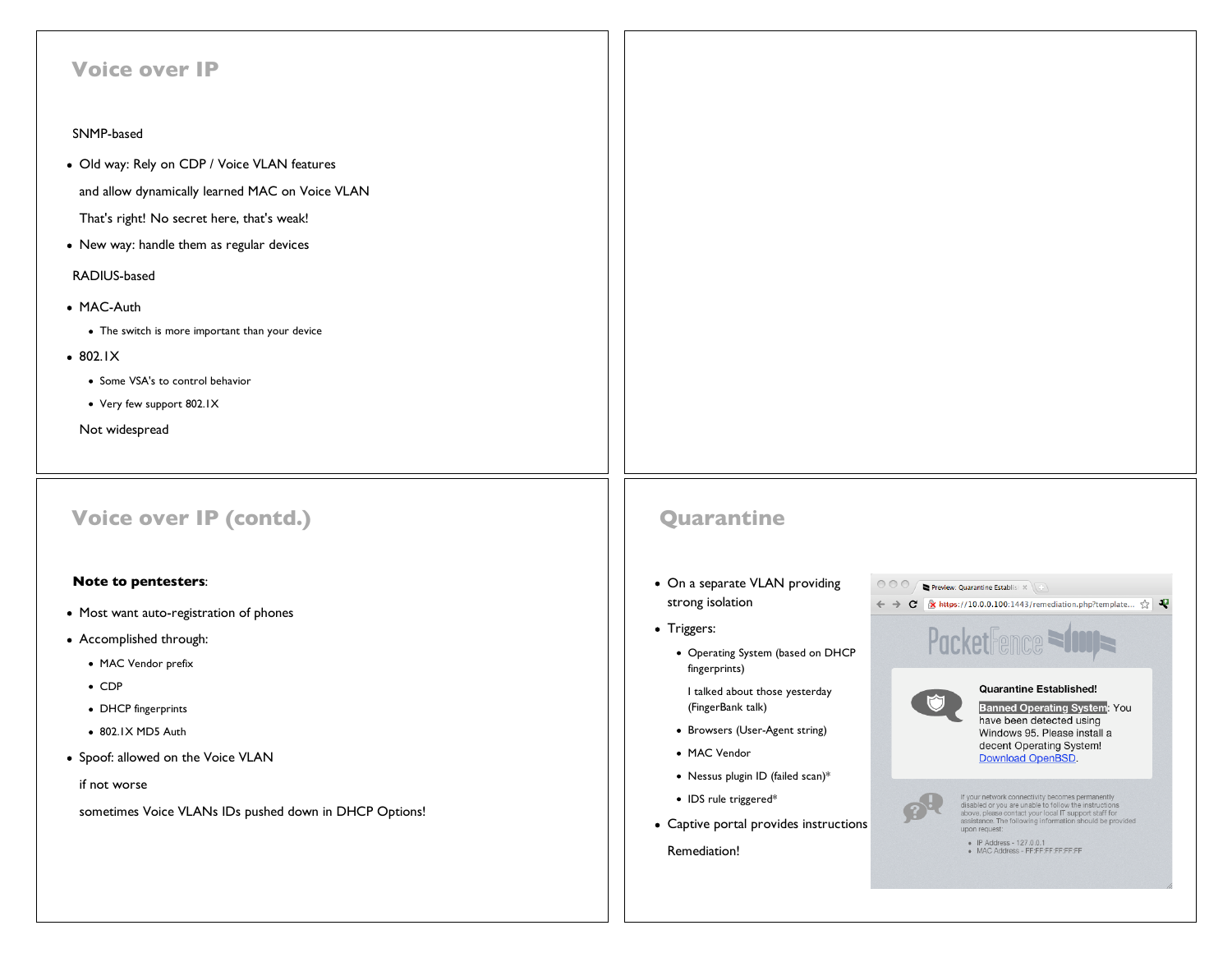### **Policy checking and Monitoring**

#### Nessus

- Client-side scanning upon authentication
- Somewhat limited

little use w/o domain credentials (scan open ports?)

• not free

the more tests the slower

Snort IDS

- Span your traffic to PacketFence server available remote also
- Enable some Snort rules
- Devices violating the rules will be isolated

### **Network Hardware support**

#### RADIUS-based is easiest

- SNMP is challenging
	- Little standards (nothing regarding port-security)
	- Most implementation differ (even for the same vendor)
	- Nasty bugs\*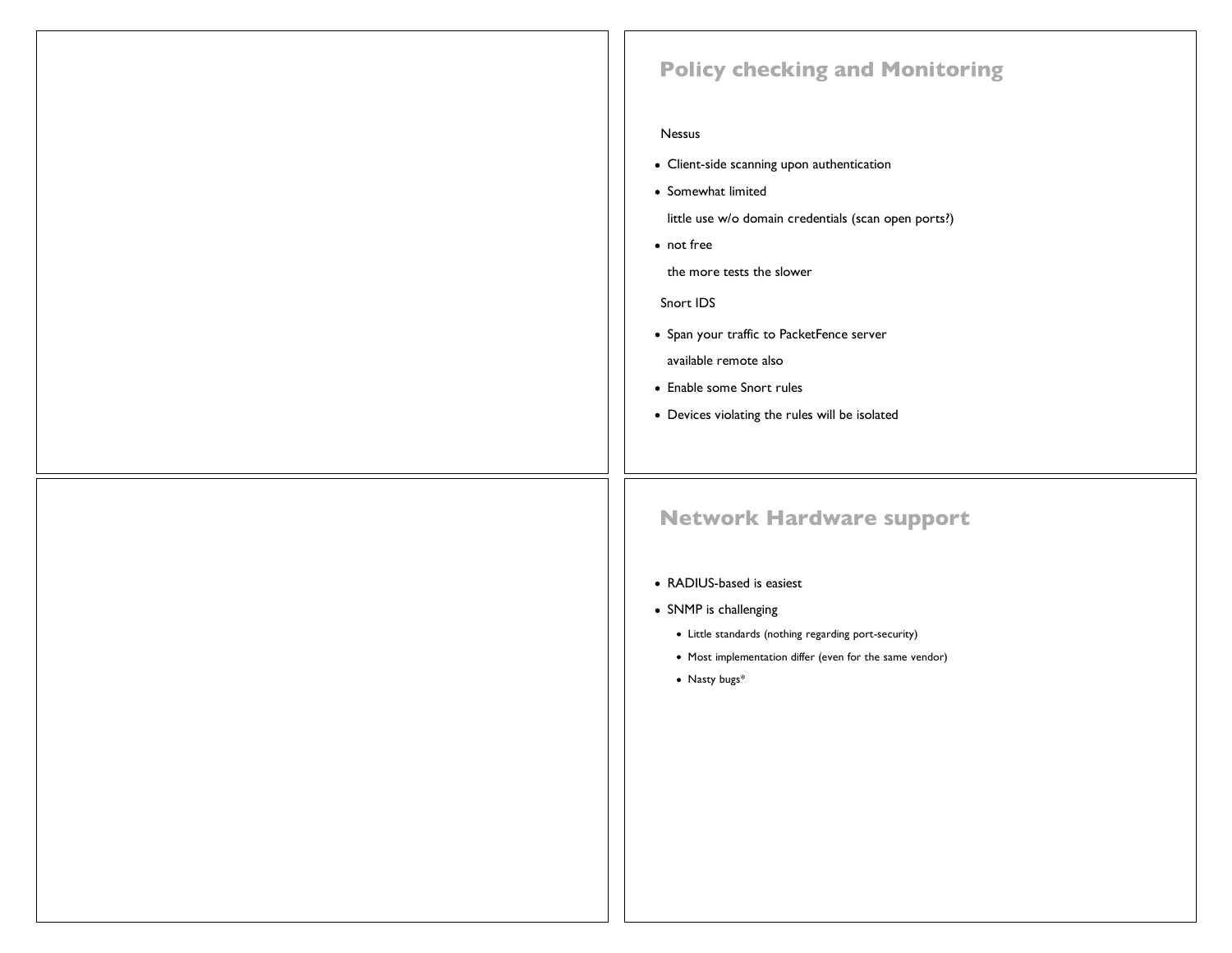| <b>PacketFence ZEN</b>                                         |                                                                                                   |
|----------------------------------------------------------------|---------------------------------------------------------------------------------------------------|
| ZEN: Zero Effort NAC                                           |                                                                                                   |
| • VMware Virtual Appliance                                     | <b>Open Source FTW!!</b>                                                                          |
| • Pre-installed                                                |                                                                                                   |
| • Pre-configured                                               |                                                                                                   |
|                                                                |                                                                                                   |
|                                                                |                                                                                                   |
|                                                                |                                                                                                   |
|                                                                |                                                                                                   |
|                                                                |                                                                                                   |
|                                                                |                                                                                                   |
|                                                                |                                                                                                   |
|                                                                |                                                                                                   |
|                                                                |                                                                                                   |
| The open source advantage                                      | The technology is exposed: users know more and there's less reliance on vendors or<br>contractors |
|                                                                | • Security is necessarily not solely based on obscurity                                           |
| • Vendor independence                                          | Defeated proprietary NAC by hardcoding sniffed IP/gateway or pinning ARP                          |
| means we support more hardware brands                          |                                                                                                   |
| and today's networks are heterogeneous. Also no vendor locking |                                                                                                   |
| • Proprietary pricing questionable                             |                                                                                                   |
| (per IP, per concurrent connections, per AP/Switch)            |                                                                                                   |
| • We stay focused and build on top of                          |                                                                                                   |
| · Usual daemons: Apache, Bind, dhcpd                           |                                                                                                   |
| • Network services: Net-SNMP, FreeRADIUS                       |                                                                                                   |
| • Security: snort, iptables                                    |                                                                                                   |
| • 70+ Perl CPAN modules                                        |                                                                                                   |
| $\bullet$ Linux!                                               |                                                                                                   |
| • familiar stack                                               |                                                                                                   |
|                                                                |                                                                                                   |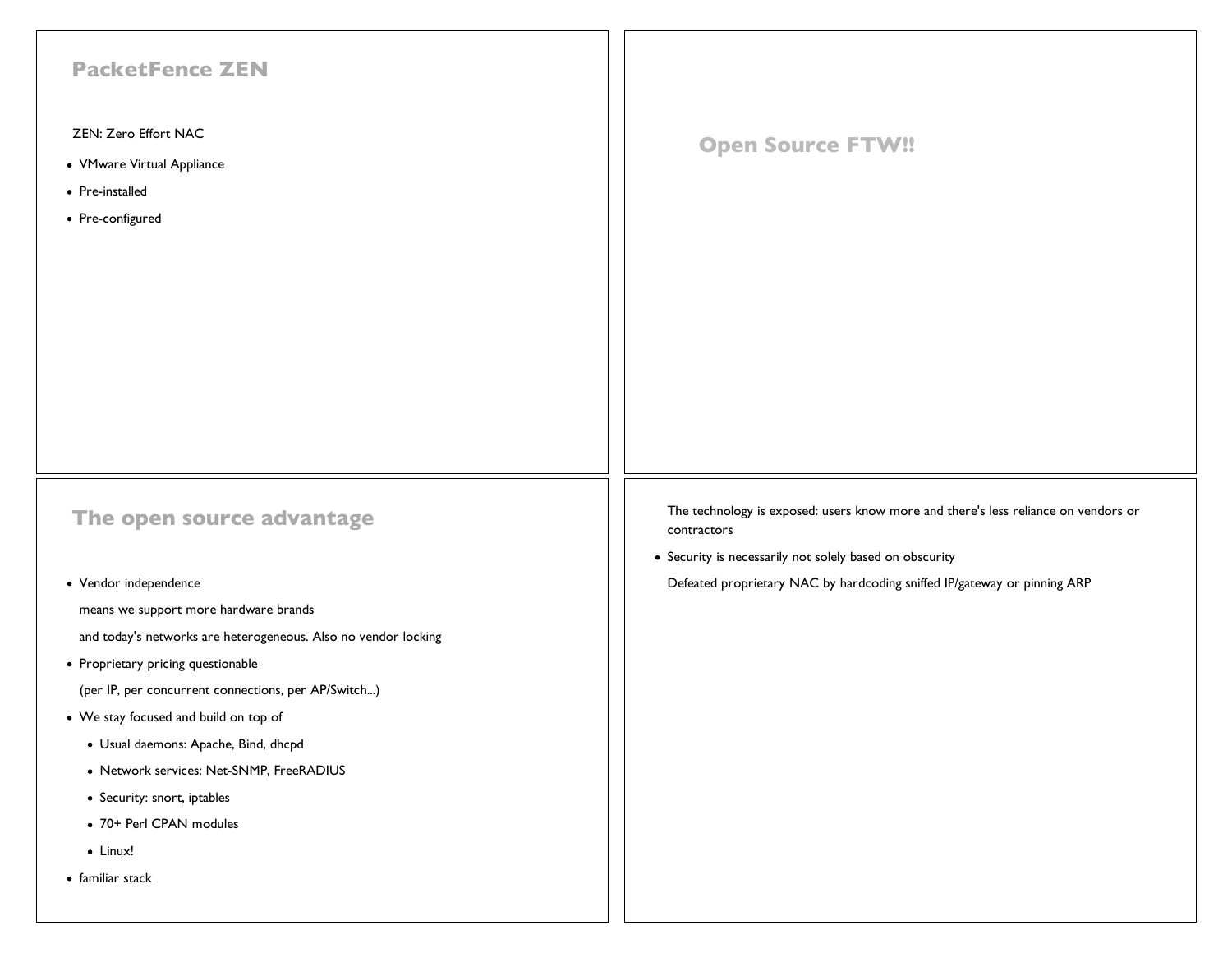### **2 years as lead developer**

The learning, the bad and the good.

### **Learned: Most NACs are easy to bypass**

*To achieve user friendliness or network administrator friendliness one often drops security*

- Per port exceptions (printers, voip, uplinks, etc.): Find them, leverage them
- CDP enabled: Fake being an IP Phone or an infrastructure device
- Real DNS exposed: DNS-tunnel out

*Because there is no authentication built-in L2 / L3*

- IP Address spoofing
- MAC Address spoofing
- DHCP client spoofing

Use dhclient with a config file. Spoof VoIP, infrastructure devices to gain access. Could work w/ PacketFence based on config. Well hidden secret though!

User-Agent spoofing

Spoof a mobile browser, bypass requirement for client Agent. That's how some of the

## big boys do it.. **Learned: Wired 802.1X bypass**

802.1X == Port-Based Network **Access** Control

- 1. Put a hub between victim and switch (prevent port from going down)
- 2. Wait for victim to successfully authenticate
- 3. Spoof your MAC with victim's MAC
- 4. Plug into the hub

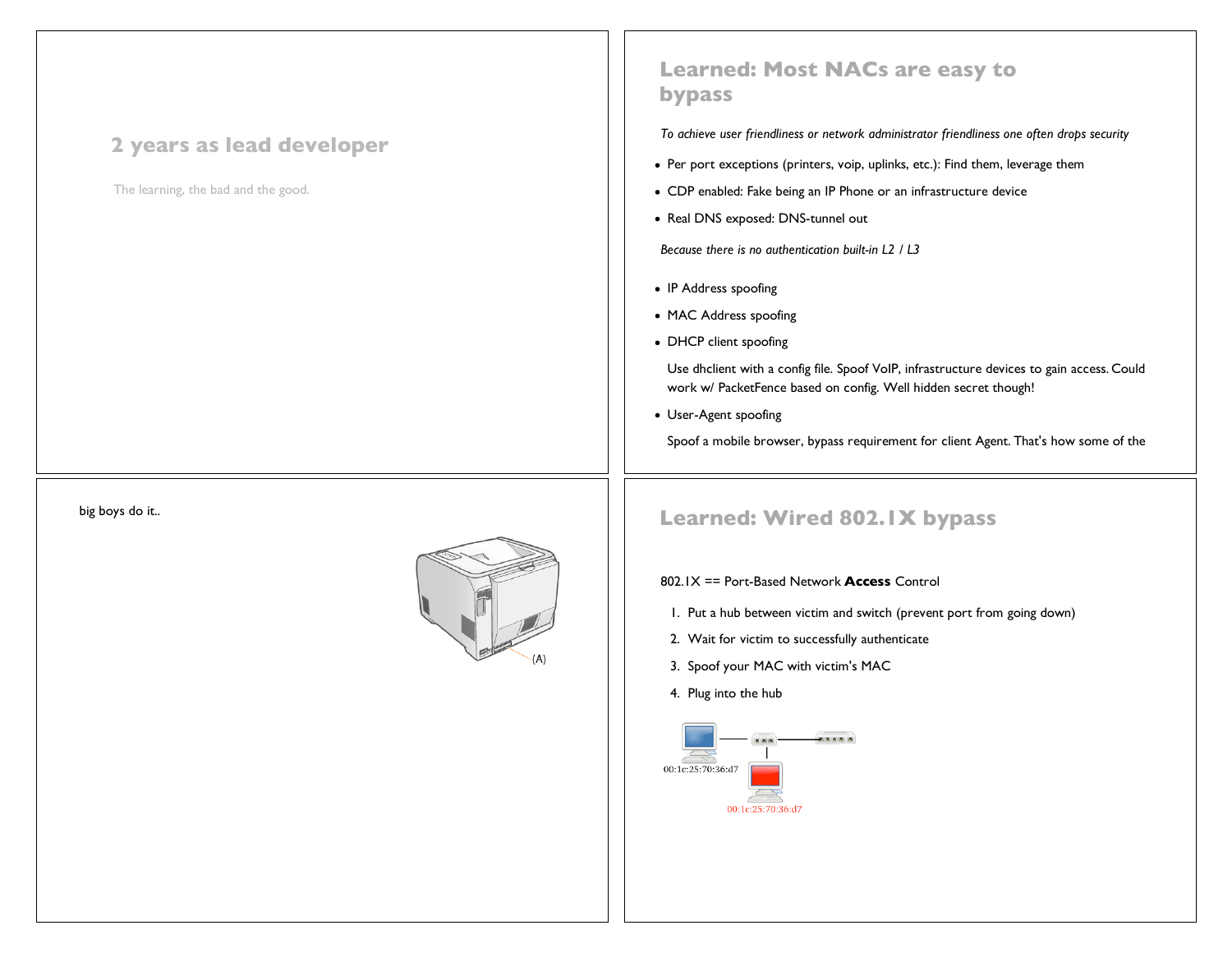### **Learned: Wired 802.1X bypass**

#### Attack scenarios

- 1. We keep legitimate client connected
	- Bad: Duplicated MACs on the same segment
	- Good: Original client could re-authenticate if switch asks
- 2. Replace legitimate client
	- Bad: We won't pass a re-authentication request
	- Good: No network problems (no duplicated MAC on the segment)
- Try it out. It works!

### **Learned: getting into 802.1X is tricky business**

- Supplicant support
	- Win: Need to launch a service
	- OS EAP support varies
	- Proprietary supplicant quality / features varies
	- Some hardware begins to impement it
	- Forget about most of them

Too many things does IP: UPS, slingbox, barcode scanner

- Outside the spec
	- Should a supplicant do DHCP REQUEST or DISCOVER after a new authentication?
	- How should a switch handle multiple supplicant per port? Important for VoIP, Virtualization, etc.
	- Unified MAC-Auth + 802.1X configuration tricky Timing issues on reboot (dot1x times out, MAC-Auth kicks in)

### **Learned: Wired 802.1X on Mac OSX is buggy**

After 802.1X re-authentication and a VLAN change (through RADIUS VLAN Attributes)

- OSX does unicast DHCP REQUEST to its previous DHCP Server (instead of DISCOVER)
- Does 3 attempts with 1 minute delays between them
- Then resort to a broadcasted DHCP DISCOVER
- A "correct" implementation does
- 3 unicast DHCP REQUESTS in a row
- Waits 2-3 seconds for replies
- Then resort to a broadcasted DHCP DISCOVER

#### Noteworthy

- They had the same issue on wireless but they fixed it in 10.6.5
- We filed a bug report, provided requested information and haven't heard back since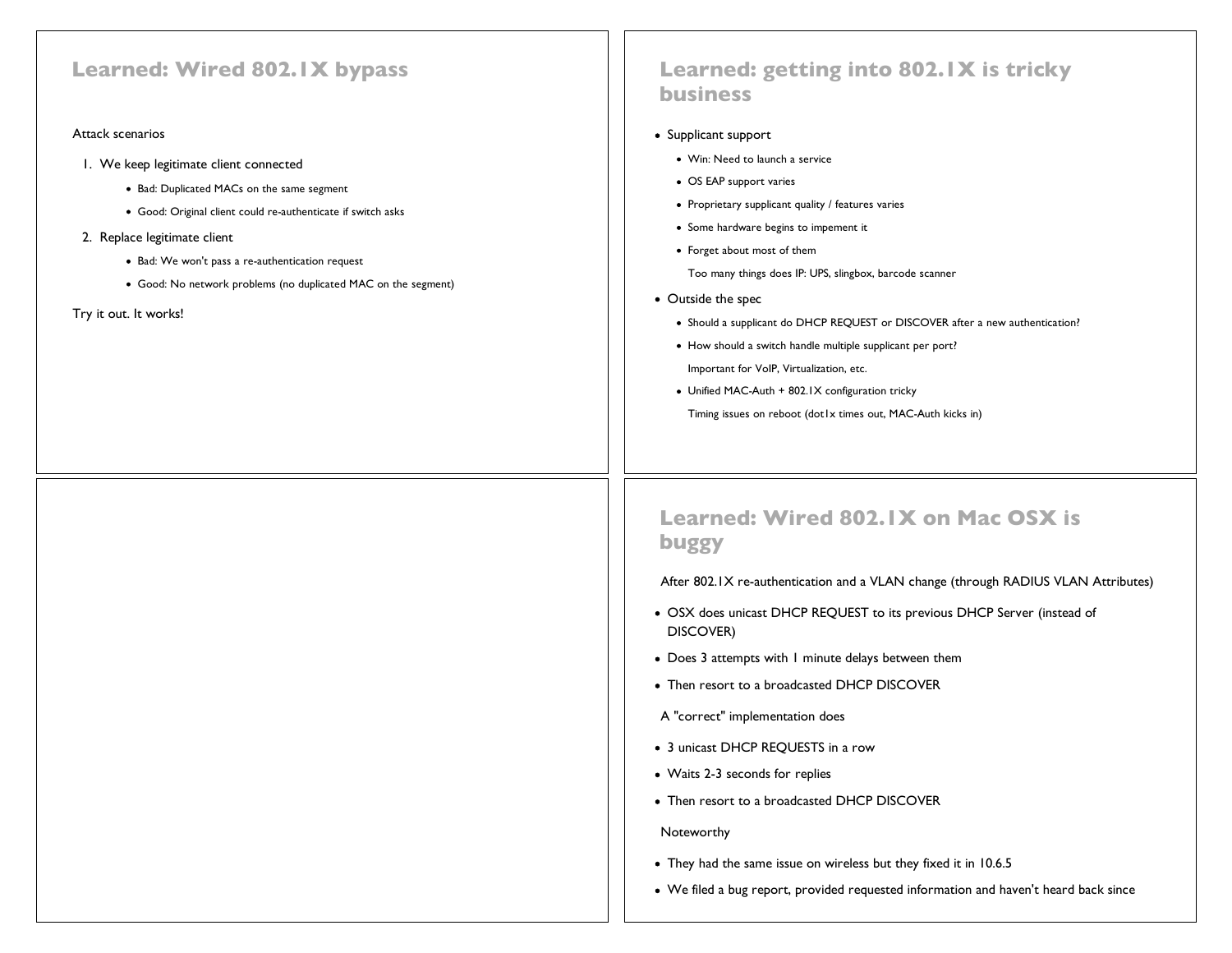|                                                                                                                               | <b>Learned: Network vendor</b><br>fragmentation<br>• VLAN assignment through SNMP<br>• Port-Security<br>• Named differently<br>• Implemented differently (per VLAN, per port, per port-VLAN)<br>• SNMP access inconsistent<br>• RADIUS-based enforcement<br>• Wired MAC-Authentication has many many names<br>MAC-Auth Bypass aka MAB (Cisco)<br>MAC-based authentication (HP)<br>NEAP (Nortel)<br>Netlogin (Extreme Networks)<br>MAC RADIUS (Juniper))<br>• 802.1X's grey areas are all implemented differently<br>• RADIUS Change of Authorization (RFC3576) not so supported |
|-------------------------------------------------------------------------------------------------------------------------------|---------------------------------------------------------------------------------------------------------------------------------------------------------------------------------------------------------------------------------------------------------------------------------------------------------------------------------------------------------------------------------------------------------------------------------------------------------------------------------------------------------------------------------------------------------------------------------|
| • Newer stacks favor Web Services and only provide read-only SNMP<br>Fortunately the situation on the wireless side is better | <b>Learned: Network vendors firmwares</b><br>quality<br>• Regressions<br>• Weird coincidence? Same bugs implemented by different vendors<br>• PacketFence: I think there's a bug here. Vendor: oh, right! it doesn't work using CLI<br>but it does work with the Web GUI<br>• Scale issues<br>some implement the security table in MAC table. makes everything slower on large L2<br><b>VLANs</b>                                                                                                                                                                               |
|                                                                                                                               |                                                                                                                                                                                                                                                                                                                                                                                                                                                                                                                                                                                 |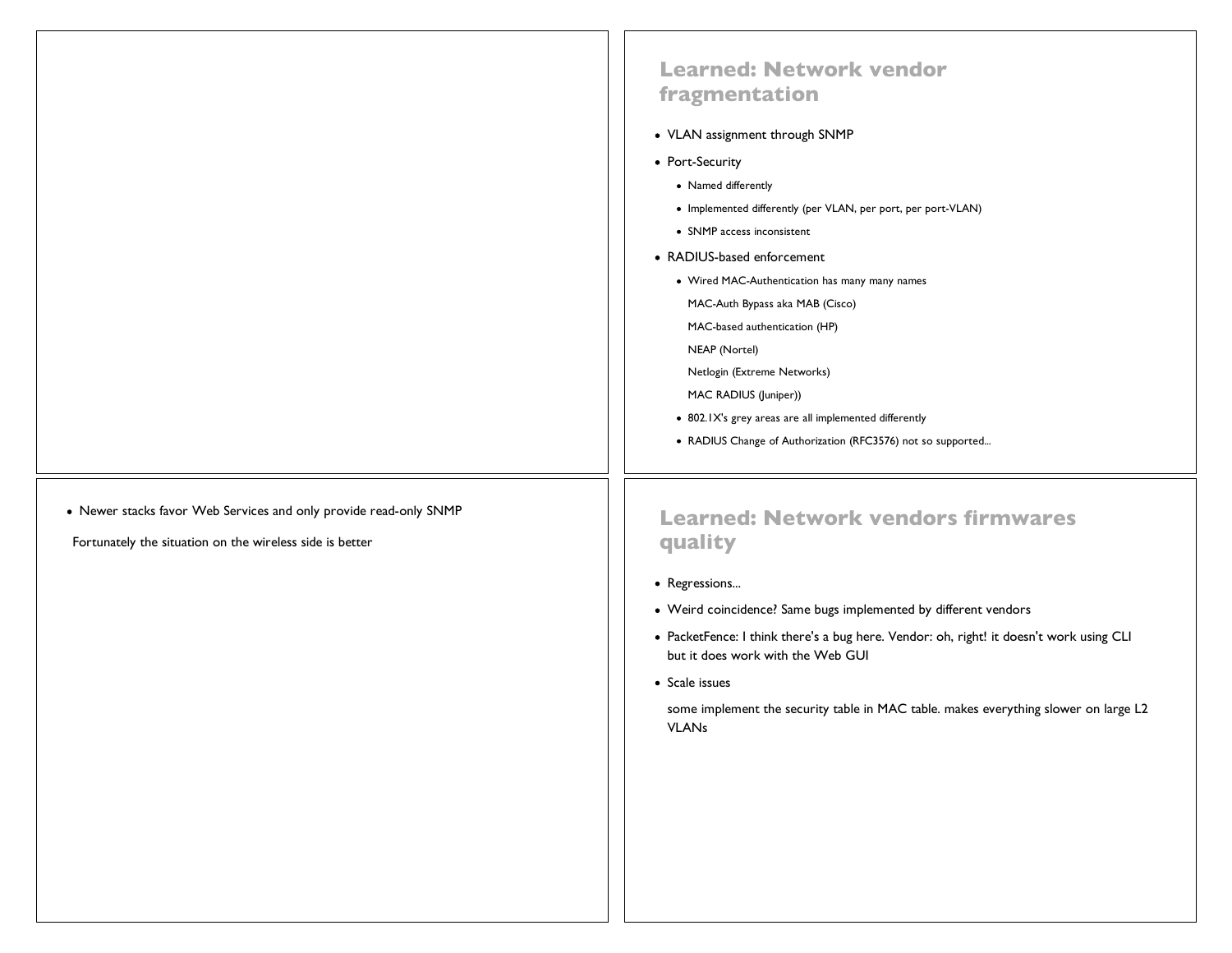### **Learned/rant: Network vendor closeness**

I know some people aren't going to agree with this but...

- All vendors hold tight on their issue trackers
- Most vendors hold tight on their firmware
- Some vendors hold tight on their documentation

### **Learned: Almost nobody does infrastructure authentication**

- Asking a user to install/select a CA to authenticate the infrastructure is too much
- Asking the admins to push a GPO with the proper configuration is too much
- Isn't WPA2/Enterprise enough they say?

All the infrastructure to teach the user how to configure themselves can be sent over an open SSID in HTTPS but even then they just don't care! They want youtube, now!

**The bad**

- First installation step: Disable SELinux
- Too short release cycles for a 'core infrastructure' piece of software
- No nmap integration :(
- External code contributors are scarce
- Pretty much CentOS/RHEL only

### **The good: Development Process / Infrastructure**

- Fully automated smoke tests
- Automated nightly packages promoted to the website (snapshots)
- Stable branches (2.2, trunk) vs feature branches
- All the work is directly public. No internal magic or big code dumps.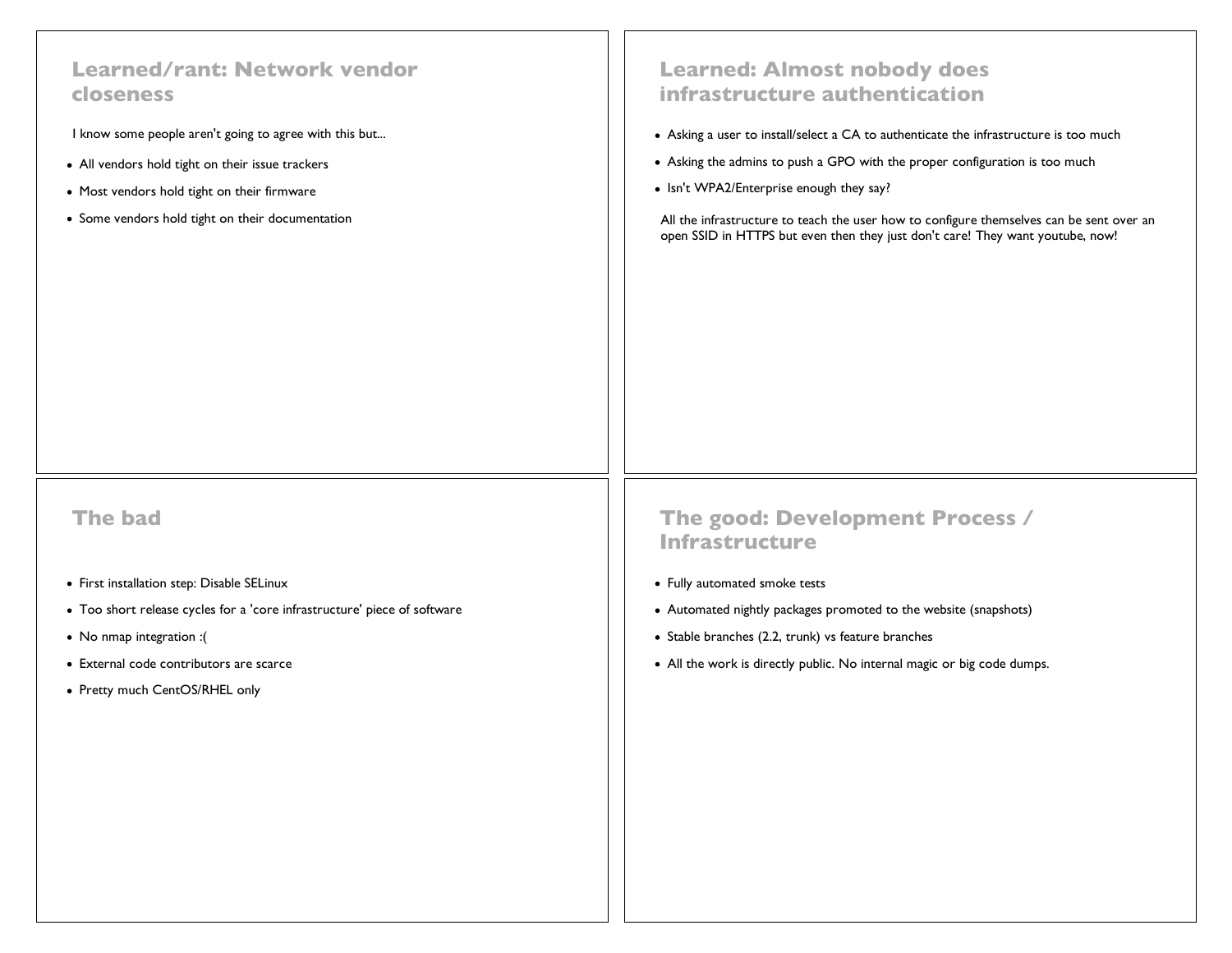### **The good: Usability++**

- Re-organized and simplified documentation
- Simplified installation
- Simplified upgrades
- Default VLAN management technique covers a lot of use cases

### **The good: Enterprise++**

- Web Administration users rights
- Out of the box support for routed environments
- 64 bit support
- Fancy guest workflow support
	- Email activation
	- Hotel-style Access codes
	- Remote pre-registration
	- Approval by a sponsor
	- SMS authentication
	- ...

### **The good: Performance++**

- 1.8.5: ~10x MAC-Auth / 802.1X performance gain
- 1.9.0: Avoiding object re-creation and spawning shell commands (impact not measured)
- 1.9.1: 23x faster captive portal
- 2.2.0: Automatic Apache number of child tweaking based on system memory
- 2.2.1: Reduced by 550% RADIUS round-trip time on environment with lots of network devices

### **The good: Technology++**

- Web Services support for network hardware management
- New architecture for RADIUS-based access using Web Services
	- Strongly decouples RADIUS from PacketFence infra
	- Allows tiered deployment: many local "dumb" FreeRADIUS boxes with a central PacketFence server
	- Multi-site local RADIUS with caching in case of WAN failure
- Demoed a PacketFence in the cloud on Amazon EC2 (Remote RADIUS, local OpenVPN)
- Making in-line and out-of-band work at the same time on the same server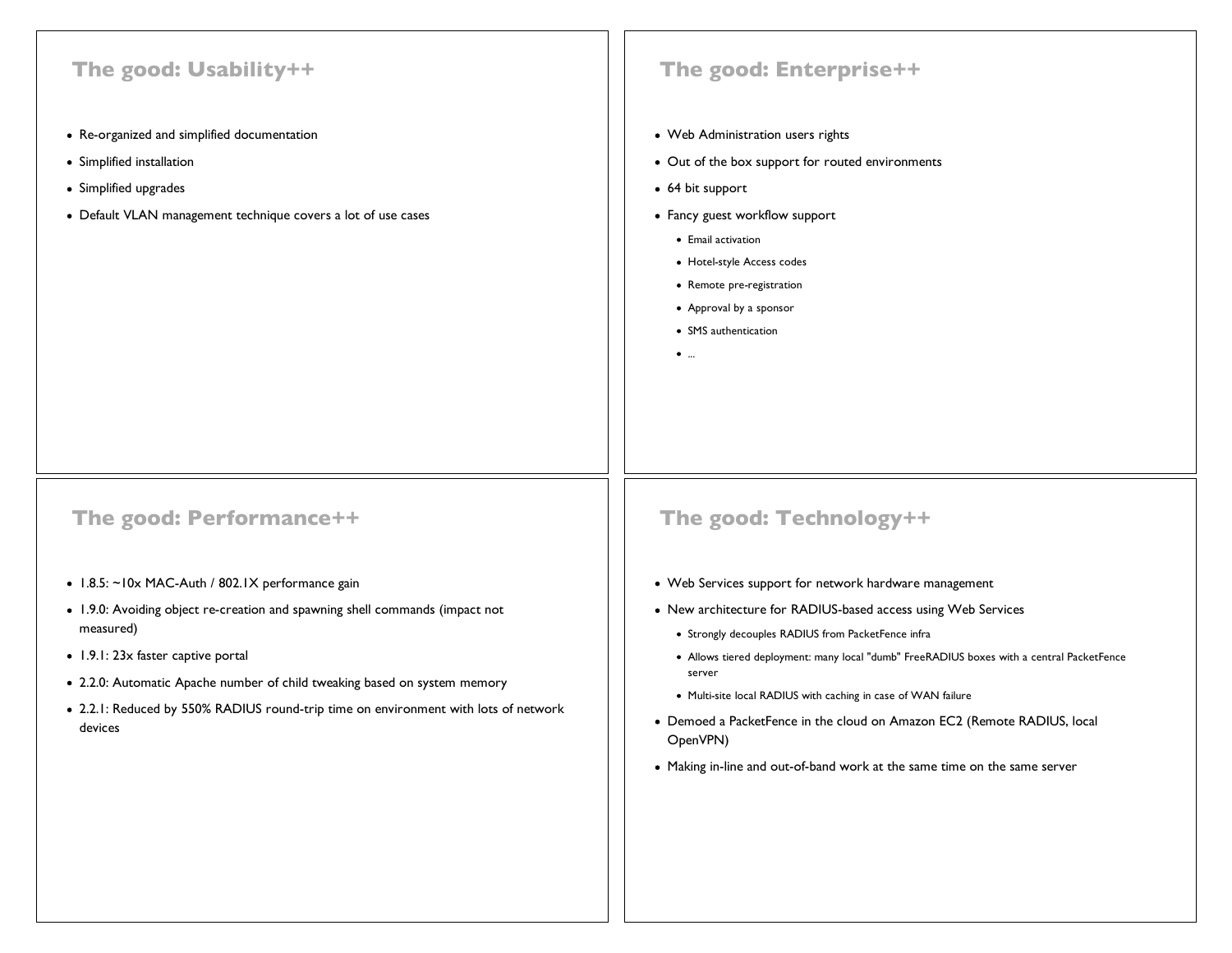| <b>Our World Domination Roadmap</b> |
|-------------------------------------|
|                                     |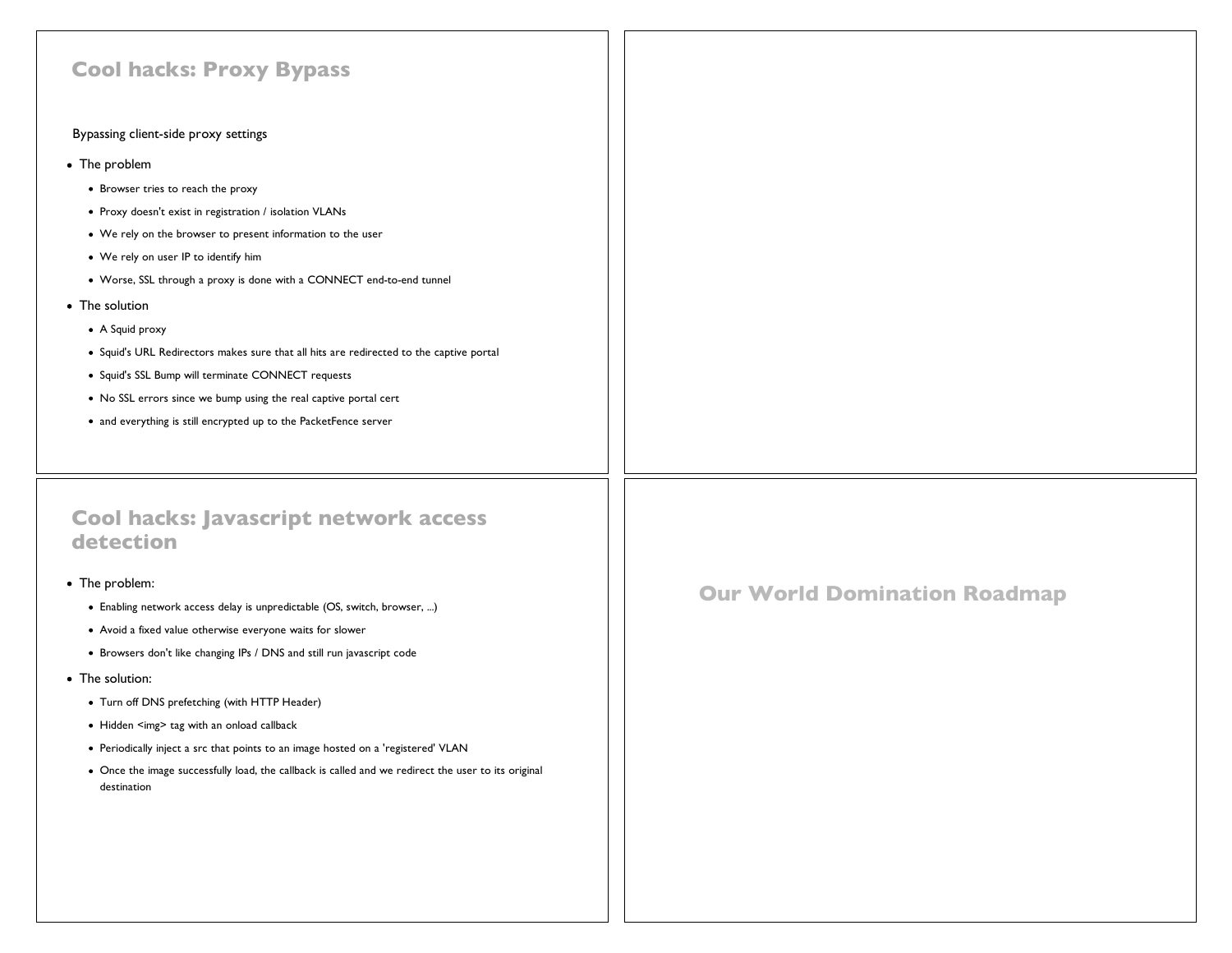| <b>Short-term</b>                                                                                                                                                                                                                                                                                              | Long-term                                                                                                                                                                                                  |
|----------------------------------------------------------------------------------------------------------------------------------------------------------------------------------------------------------------------------------------------------------------------------------------------------------------|------------------------------------------------------------------------------------------------------------------------------------------------------------------------------------------------------------|
| • In-line mode to ease support of legacy network hardware (now in beta!)<br>• reduced complexity<br>• RADIUS Accounting / Bandwidth monitoring<br>• NAP / Statement of Health client-side checks<br>• RADIUS CoA (RFC3576)<br>• ACL / QoS assignment with RADIUS<br>• VPN support<br>• Debian / Ubuntu support | • Active-Active clustering support<br>• nmap / OpenVAS integration<br>• Making this stuff "Click Next-Next-Next" easy to install<br>• Rewrite the Web Administration interface<br>would get rid of the php |
| <b>Research topics</b>                                                                                                                                                                                                                                                                                         | <b>Community bonding!</b>                                                                                                                                                                                  |
| • IF-MAP support                                                                                                                                                                                                                                                                                               | This is where we beg for help                                                                                                                                                                              |
| · Open source multi-platform client-side agent                                                                                                                                                                                                                                                                 | • Network hardware vendors                                                                                                                                                                                 |
| • Trusted Computing Group's Trusted Network Connect (TNC)                                                                                                                                                                                                                                                      | • Contact us we want to support your hardware!                                                                                                                                                             |
|                                                                                                                                                                                                                                                                                                                | • Security software vendors                                                                                                                                                                                |
|                                                                                                                                                                                                                                                                                                                | • We want to integrate with your IDS, Netflow analyzer, IPS, Web filter, etc. but we need<br>licenses                                                                                                      |
|                                                                                                                                                                                                                                                                                                                | • Developers                                                                                                                                                                                               |
|                                                                                                                                                                                                                                                                                                                | • Low barrier to entry: It's all Perl!                                                                                                                                                                     |
|                                                                                                                                                                                                                                                                                                                | • Audit our [web] code. We know there are issues. Help us find and fix them!                                                                                                                               |
|                                                                                                                                                                                                                                                                                                                | • Become users!                                                                                                                                                                                            |
|                                                                                                                                                                                                                                                                                                                | • We would love to see more businesses/consultants deploying PacketFence for their<br>customers on their own!                                                                                              |
|                                                                                                                                                                                                                                                                                                                |                                                                                                                                                                                                            |